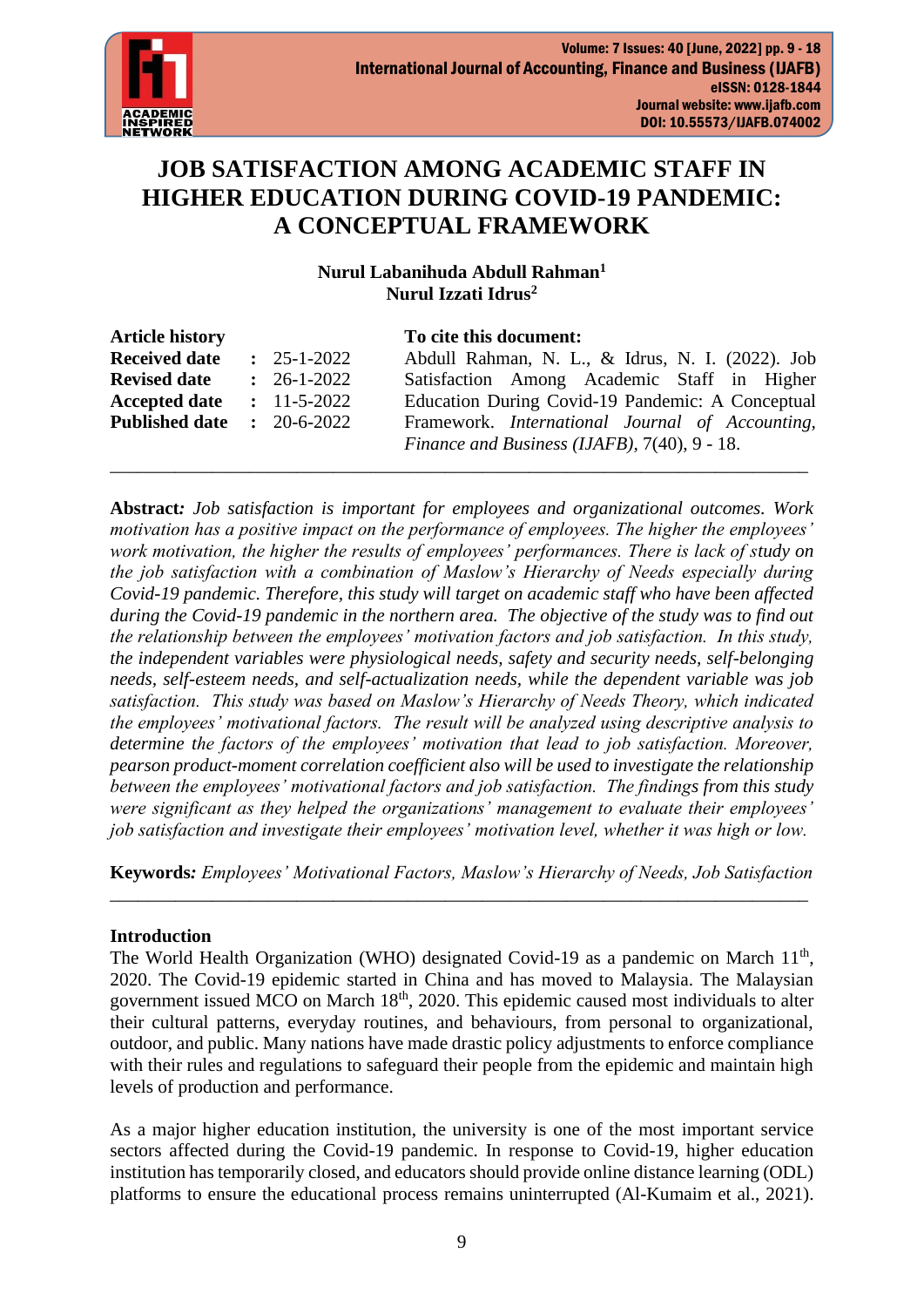

Furthermore, the Covid-19 adjustments and restrictions resulting psychological stress on educators exacerbated the difficulties of rapid distance learning (Marshall & Wolanskyj-Spinner, 2020). A similar study by Alea et al. (2020) supported those distractions and responsibilities associated with working from home during the Covid-19 pandemic affected work performance and created more stress for educators. Therefore, educators, particularly those in higher education while working at home and affect their job satisfaction.

As a result, the human resource as the main department in a company needs to resolve the employees' problems (Stefurak et al. 2020). One of the most challenging human resource departments is to increase motivation and job satisfaction of employees (Janovac et al., 2021). The workers are lacked motivation from both the organization's management and peers (Pei, 2007). Besides that, most employees in a company cannot become excellent workers. Basalamah and As'ad (2021) stated that job satisfaction is an assessment of workers' attitudes towards their work. Thus, managers who understand the employee motivation may implement methods to enhance employee performance (Hitka et al., 2021).

In general, numerous motivation theories can be researched in relation to employee motivation. By using the idea, companies may assess employee job satisfaction and improve staff motivation. Thus, Maslow's Hierarchy of Needs Theory is essential to study since it has a significant effect on education and human development (Een et al., 2021). Maslow (1943) structured his view of how people classify their requirements for survival into a five-stage hierarchy of needs that includes physiological, safety and security, self-belongings, self-esteem, and self-actualization needs. Thus, it helps to discover the motivating elements that may help workers to perform better at work. The goals of the study are to identify employees motivational variables that contribute to work happiness and examine the connection between employee motivation and job satisfaction.

## **Literature Review**

This study focuses on Maslow's Hierarchy of Needs Theory and several determinants that influence job satisfaction of employees such as physiological needs, safety and security needs, self-belonging needs, self-esteem needs and self-actualization needs. These will be discussed in the following subsections.

#### **Motivation**

Motivation happened in a situation whereby people execute activities with a specified goal in an organization (Akla & Indradewa, 2022). In order to fulfil one's needs, one must participate in a particular activity (Santos-Vijande et al., 2021). According to Pancasila et al. (2020), work motivation is regulated by the need of job satisfaction process, which means, satisfied employees are motivated to perform everything required in the job with the aim to achieve the organization's goals and objectives, hence improving their performance. According to Khan et al. (2020), motivation is strongly interrelated with employee performance which can contribute to the full potential. According to Lai (2011), motivation is a set of closely linked ideas, perceptions, values, interests, and behaviours that underpin behaviour defined by willingness and desire to accomplish something. According to Loan (2020), job motivation influences employee performance; the more motivated the workers are, the better their outcomes. This assertion aligns with Suartina and Sadiartha (2019), who have discussed how job motivation affects employee performance. Workplace motivation connects the needs, encouragement, and objectives to improve employee performance (Stoyanov, 2017). The motivational activities can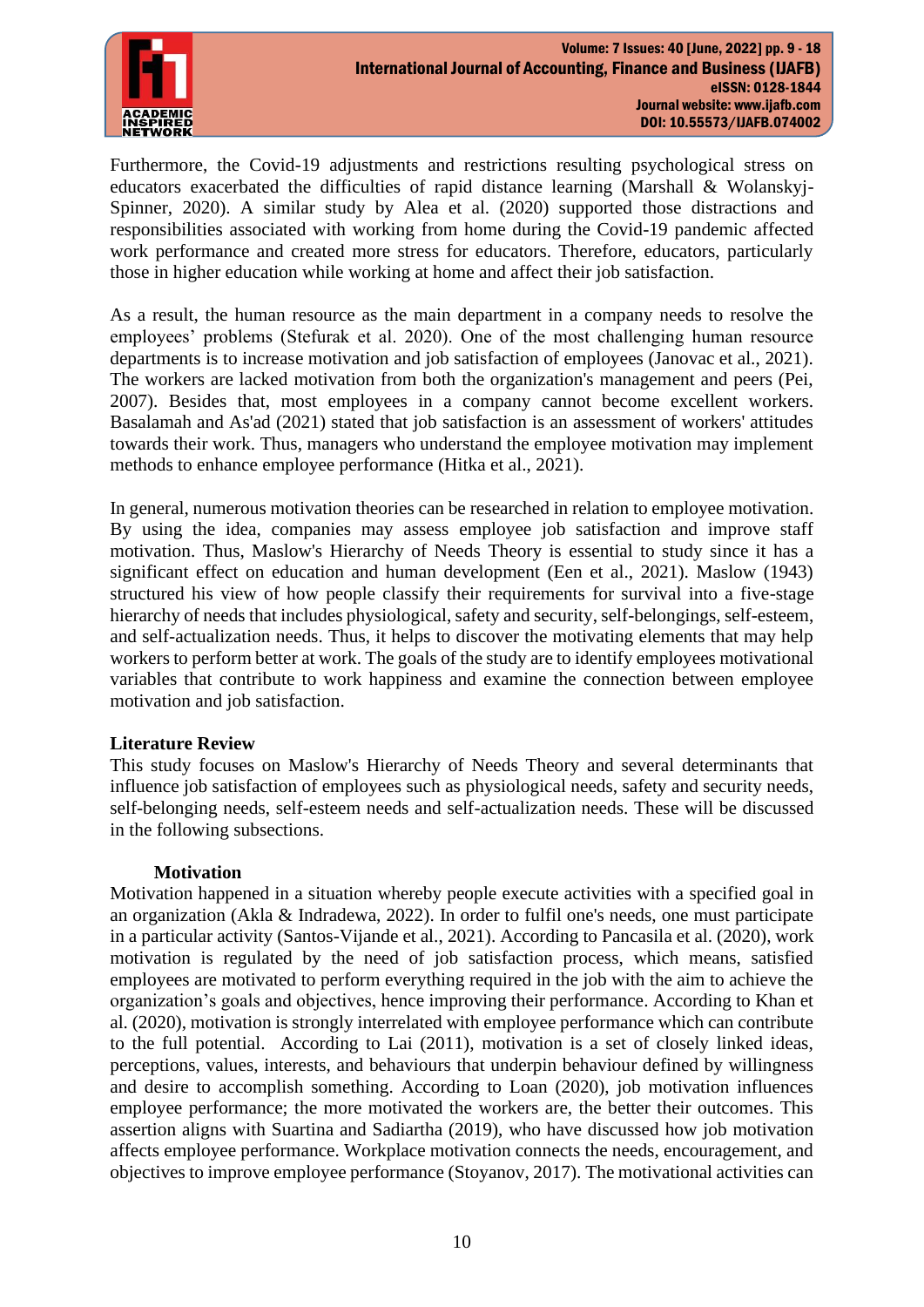

be as inspiring people which involves occupying them with meaningful motivation, making workers happier and more committed to their professions (Tella, 2007).

#### **Maslow Theory**

According to Woolridge (1995), Maslow's Theory is appealing since it depicts the workers' motivating elements that contribute to job satisfaction. Maslow (1943) defined the hierarchy of needs as a five-stage hierarchy of requirements based on the most essential and desired element as a fundamental need. According to Martin and Joomis (2007), to advance in Maslow's Hierarchy of requirements, people or workers must first meet the demands at the base of the pyramid, which are physiological needs, before they can be effectively motivated. These basic requirements would be an important criterion for determining whether or not humans are satisfied with their lives (Amin et al., 2021). The most basic requirements are physical survival and protection, followed by a desire to belong to a family, community, or society. Next, individuals require spirit and sociability at this time (Aminah et al., 2021). Then, followed by ego and self-esteem needs, before meeting the self-actualization demands (Maslow, 1943). According to Norazmi (2020), failure to fulfil fundamental human requirements disrupts the human emotion, resulting in a lack of personal growth, career, or job satisfaction.

The diagram below shows the hierarchy of needs of Maslow Motivation Theory:



**Figure 1: Maslow's Hierarchy of Needs Theory (Goble, 1970)**

## **Physiological Needs**

According to Sarma and Hoek (2004), physiological requirements are the most basic needs that allow an organism to live, such as breathing, drinking, eating, sleeping, and sheltering. They also said that workers might be ill, distressed in their employment owing to discontent with the fundamental phases. For example, workers may be dissatisfied with their compensation for completed work. As a result, they will be focused on the next pay period to ensure their income (Azizi, 2010). Furthermore, people or workers think that higher pay and benefits may meet their demands since employees need money and work for it (Nurul & Mosammod, 2011). Therefore, employees may be encouraged if they are rewarded and paid for their achievements. According to Udechukwu (2009), workers who do not fulfil their fundamental requirements are more likely to quit their jobs than those who do. As a result, employees who are lacking everything in life are most likely to have been motivated by physiological needs. The individuals are conquered by these needs until they feel contented. When the physiological needs have been met, other higher order needs are most likely to come forward and dominate.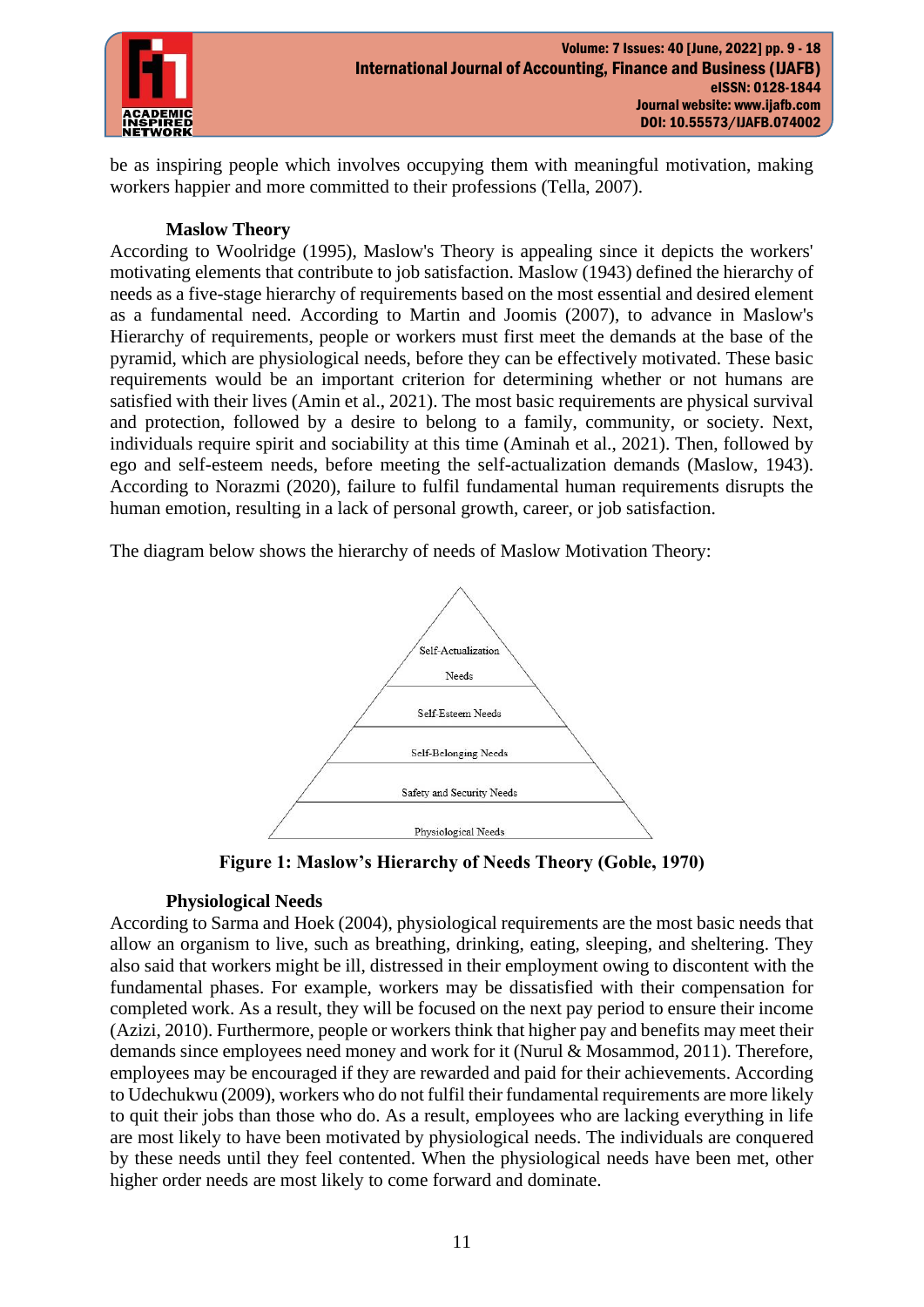

H1. There is a significant relationship between physiological needs and job satisfaction.

# **Safety and Security Needs**

When all physiological requirements, such as food, water, shelter, and others, are met, the desire for security and safety may take precedence over physiological demands (Azizi, 2010). This implies that requirements for safety and security can only be met if the person or employee's physiological needs are met (Boeree, 2006). When he feels he will not be hurt psychologically, emotionally, or physically, a person's response is called security (Martin & Joomis, 2007). Additionally, Sarma and Hoek (2004) highlighted the examples of security such as stability, protection, security, dependence, freedom from dread, concerns, and confusion; desire for structure, law, order, and boundaries; strength in the protector. According to Tan and Amna (2011), providing workers with a comfortable working environment, such as air conditioning and music, may inspire them to do their jobs well. Besides that, employees are now preferring digital tools to become another part that are important in the safety and security needs (Rao, 2022). Therefore, safety needs such as feeling protected and free from coercion in their fundamental survival can be observed through a balancing of ethnic or society between the diversity of ethnic groups, in continuing and keeping with the policies set down by the government.

Digital tools had outrightly become safety and security needs in the minds of employees.

H2. There is a significant relationship between safety and security needs and job satisfaction.

# **Self-Belonging Needs**

According to Gouws (1995), basic needs are defined as companionship, love, social approval, and support (Roos, 2005). According to Bilski (2018), in this new digital era, these basic needs can also be defined as "Love, Like, Share and Retweet Needs". Shoura and Singh (1999) claim that this requirement is vital to all social groups in everyday life. It includes professional and personal connections such as family, contacts, partners, and close neighbours. Conversely, unhappiness may lead to anti-social behaviour and an inability to interact with others. According to Skaalvik and Skaalvik (2011), organizations should explain that the workers' work are belonged to the company, which establishes the shared objectives and values, as well as social contact and connection with the employees and also outsiders to guarantee the employees are happy with their present employment. They also think that good social connections will lead to more significant self-identification, thus, increasing work satisfaction (Skaalvik  $\&$  Skaalvik, 2011). As a result, when the employees were motivated, they would feel the sense of belonging towards the organization and they can perform well in their jobs by achieving the goals and objectives of the organization.

H3. There is a significant relationship between self-belonging needs and job satisfaction.

## **Self-Esteem Needs**

Self-esteem is the desire to be respected by others and appreciated by oneself (Gouws, 1995). According to Rao (2022), this need also can be achieved when people feel comfortable with their reputation and achievement. Self-esteem involves having knowledge, talents, and abilities in specific areas and respecting them. Employees with high self-esteem needs are highly driven, which may influence their work happiness. Dima, Man, and Kot (2010) define affiliation requirements as the desire to join a new group of people. It motivates individuals to stay and strive to survive in smaller or larger groups and they work together with those who share a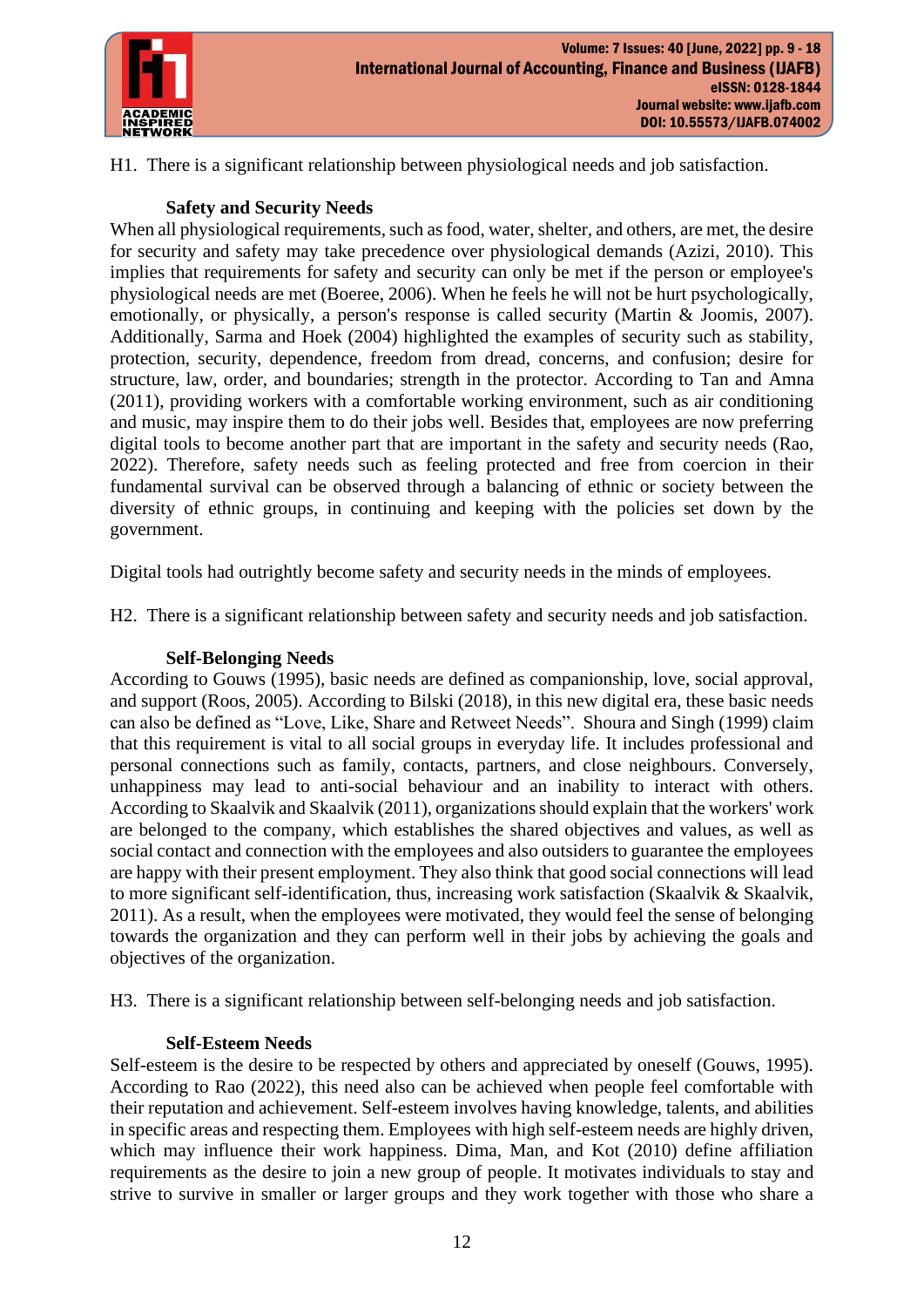

vision and common goals. Hence, by having high level of self-esteem needs, the employees would become highly motivated, and this can give impact on their job satisfaction. Those who have lack of satisfaction could actually cause humiliation and it could make them feel down. From a professional perspective, this translates as being ineffective leadership for the leader, and little respect by others for one's opinion and expertise advice. However, other study by Fitzmaurice (2021) argues on self-esteem give impact on employees' job satisfaction where in his study it shows that there is no relationship found between self-esteem needs and job satisfaction which means the result obtained did not support the self-esteem needs that influence the job satisfaction.

H4. There is a significant relationship between self-esteem needs and job satisfaction.

## **Self-Actualization Needs**

A person's latent specialities and potentialities, which are their skills or competencies, may grow while doing their regular tasks (Heylighen, 1992). According to Suyudi et al. (2022), selfactualization is also related with leadership. Therefore, individuals who can identify their talents and abilities may be encouraged to discover their specialities in order to be recognized by the company. Maslow (1970) states that self-actualization occurs when all basic needs are met. Therefore, people should prioritize their lower needs in order to reach the first level of Maslow's Hierarchy. According to Maslow as cited in Heylighen (1992), even though the lower stage requirements have been met, the highest stage need, self-actualization, has not been met. Hence, when the employees can recognize their own talents, they can differentiate themselves from the others as they know that they have some specialties that the others do not have.

H5. There is a significant relationship between self-actualization needs and job satisfaction.

## **Job Satisfaction**

Job satisfaction is defined as a pleasing sensation while doing one's employment, and it may influence or result in different areas of the job (Suong et al., 2019). According to Akla & Indradewa (2022), job satisfaction can be attainable when employees are having good relationships with their leaders and receive attention from their upper-level management. The employees would believe that they have an important roles towards the organization. Job satisfaction seems to be essential for individual and organizational outcomes ranging from job performance to health and longevity (Spector, 2003). According to Rehman et al. (2020), job satisfaction is also one of the most essential factors in an organization where the most important factor is the attitude indicator, which is a standardised method of evaluating individual judgments of their work experience. Employees that are happy with their employment contribute significantly to the organization's performance and survival (Roos, 2005). Thus, high job satisfaction means a person enjoys and values his or her employment (Roos, 2005). Then, the individuals will assess their employment based on their own values, both good and bad (Sempane, Rieger & Roodt, 2002). According to Arnold & Feldman (1986), today's managers are incredibly concerned with employee's job satisfaction, especially as it relates to productivity, absenteeism, staff turnover, and merger activity. Job happiness significantly affects the workers' personal, social, and professional life (Sempane, Rieger & Roodt, 2002). According to Ayub and Rafif (2011), the pressure will not allow the person to exhibit his or her full potential but affecting the organization's skills.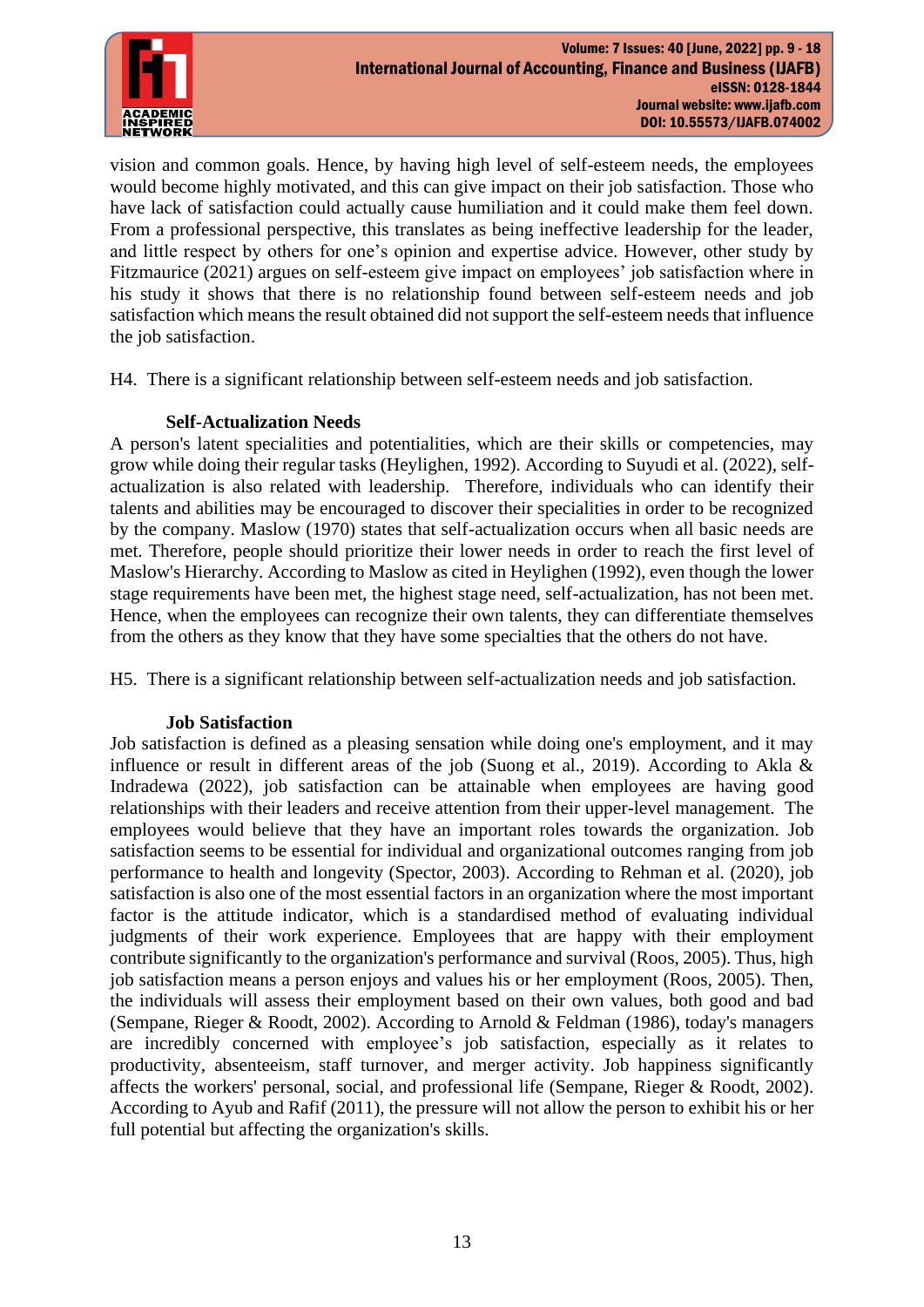

# **Conceptual Framework**

The aim of this study is to propose a model for job satisfaction among academic staff in higher education during the Covid-19 pandemic in Malaysia. There are five independent variables which are taken from the Maslow's Hierarchy of Needs Theory. Physiological needs are the most basic needs which include the needs for people to stay alive. Safety and security needs consist of both physical and physiological fundamentals. The self-belonging needs is the needs for each of crowd and friendship. Self-esteem needs include the wish for accomplishment, pride and confidence. Self-actualization needs is the highest level in the hierarchy of needs and an individual is aimed to achieve the highest potential. All these needs are believed to have impacts on the relationship between job satisfaction among academic staff. The conceptual framework in this study is shown in Figure 2.



## **Figure 2: Conceptual Framework of the Impact of Employees' Motivation Factors toward Job Satisfaction**

## **Methodology**

The research methodology has been clarified by the sampling plan and instruments used. This quantitative study will used questionnaires as the instrument and academic staff in higher education in the northern region of Malaysia as the respondents. Thus, the researcher had decided to use the convenient sampling technique in this study. This was because the respondents were selected based on their willingness to answer the questionnaire.

According to Tabachnick and Fiddle (2007), as cited in Pallant (2011), the appropriate number for the sample size can be calculated using the formula of  $N > 50+8m$ , where m is the number of independent variables. Therefore, by using this formula, the appropriate sample size needed for this study was 90 respondents. However, the researcher decided to increase the sample size to 120 respondents. In order to collect data for this study, the method used was via a questionnaire which was the close-ended questions. The questionnaires will personally distribute. The reason for using this method was the researcher believed that it gave a high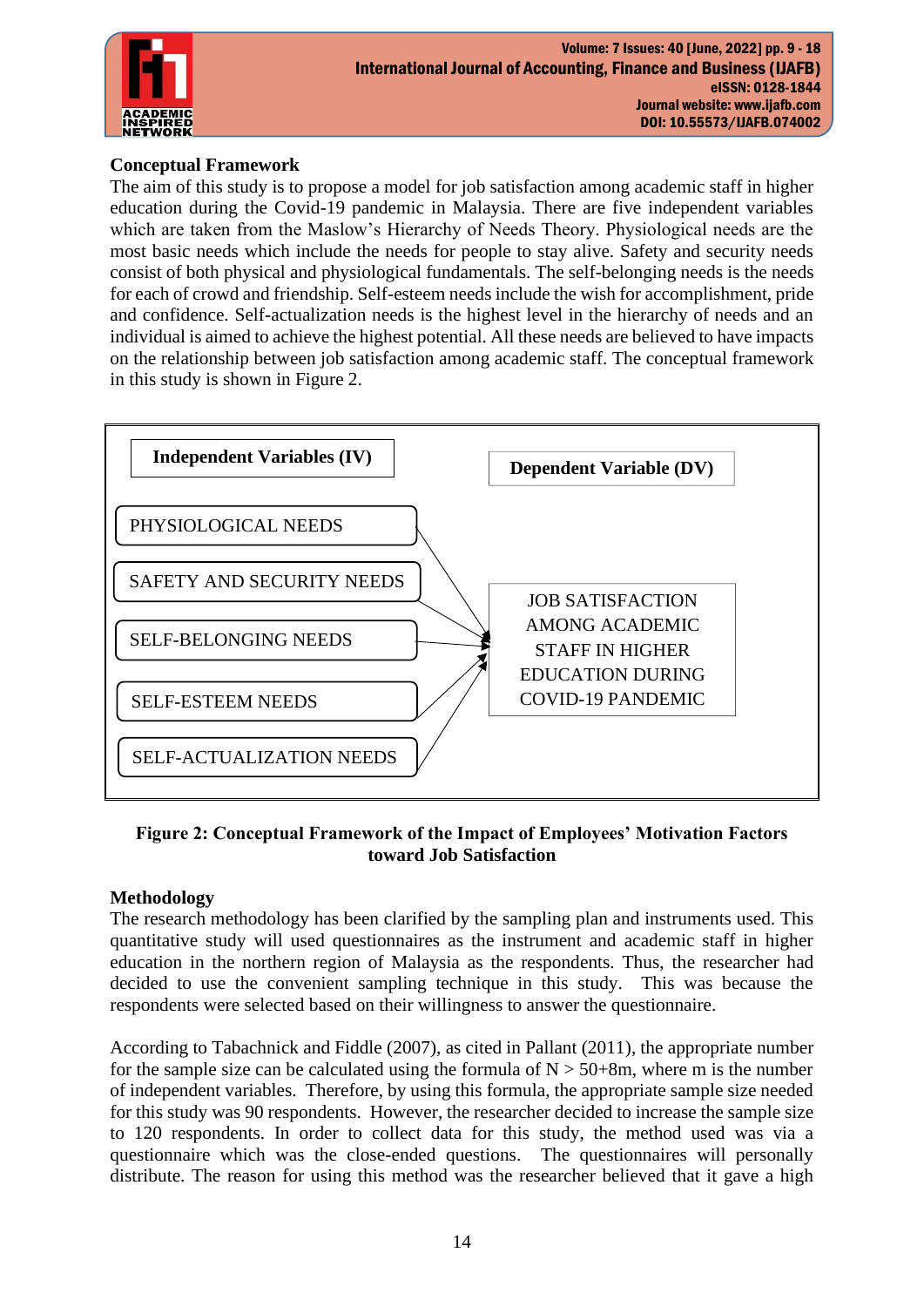

return rate. Apart from that, if the respondents have any doubts about the questionnaire, the researcher could clarify it immediately.

#### **Conclusion**

This study will determine the relationship between motivational factors such as physiological needs, safety and security needs, self-belongingness needs, self-esteem needs, and selfactualization needs and the employees' job satisfaction. This could help the organization to identify the employees' motivational factors that were needed in order to make them satisfied with their job. Furthermore, it also helps the management to evaluate their employees' job satisfaction and investigate their employees' motivational level, whether it was high or low. In addition, as employees, it is essential to identify the needs required to increase their motivation level when performing their work. Thus, the organization would realize that it is vital for them to contribute to the issue discussed in this study to maintain the employees' motivation level and job satisfaction.

#### **Acknowledgement**

The authors wish to thank the reviewers for their constructive comments and suggestions, as well as UiTM Perlis for bringing out the opportunity to publish this paper.

#### **References**

- Akla, S., & Indradewa, R. (2022). The Effect of Soft Skill, Motivation and Job Satisfaction on Employee Performance through Organizational Commitment. *Budapest International Research and Critics Institute (BIRCI-Journal): Humanities and Social Sciences*, *5*(1), 6070-6083. *<https://doi.org/10.33258/birci.v5i1.4320>*
- Alea, L. A., Fabrea, M. F., Roldan, R. D. A., & Farooqi, A. Z. (2020). Teachers' Covid-19 awareness, distance learning education experiences and perceptions towards institutional readiness and challenges. *International Journal of Learning, Teaching and Educational Research*, *19*(6), 127-144.<https://doi.org/10.26803/ijlter.19.6.8>
- Al-Kumaim, N. H., Alhazmi, A. K., Mohammed, F., Gazem, N. A., Shabbir, M. S., & Fazea, Y. (2021). Exploring the impact of the COVID-19 pandemic on university students' learning life: An integrated conceptual motivational model for sustainable and healthy online learning. *Sustainability*, *13*(5), 2546.<https://doi.org/10.3390/su13052546>
- Amin, F. A. B. M. (2021). A Review of The Job Satisfaction Theory for Special Education

Perspective. *Turkish Journal of Computer and Mathematics Education* 

*(TURCOMAT)*, *12*(11), 5224-5228.

- Aminah Binti Mat Yusoff, Mohd Hisyam Bin Abdul Rahim, Azizul Azra bin Abd Hamid, Fatimah binti Ahmad, Mohd Norazmi bin Nordin (2021). Metacognitives and morals: the qur'an as a guide. *Turkish Journal of Computer and Mathematics Education Vol.12 No. 4(2021)*, 659-664.<https://doi.org/10.17762/turcomat.v12i4.550>
- Ayub, N., & Rafif, S. (2011). The relationship between work motivation and job satisfaction. *Pakistan Business Review*, *13*(2), 332-347.
- Arnold, H. J., & Feldman, D. C. (1986). *Organizational behavior.* New York: McGraw Hill.
- Azizi, Y. (2010). Maslow Abraham: The needs hierarchy. *Education*, 1-13.
- Basalamah, M. S. A., & As'ad, A. (2021). The role of work motivation and work environment in

improving job satisfaction. *Golden Ratio of Human Resource Management*, *1*(2), 94-103. <https://doi.org/10.52970/grhrm.v1i2.54>

Bilski, J. (2018). Maslow's Hierarchy of Needs Revised for Modern Civilization.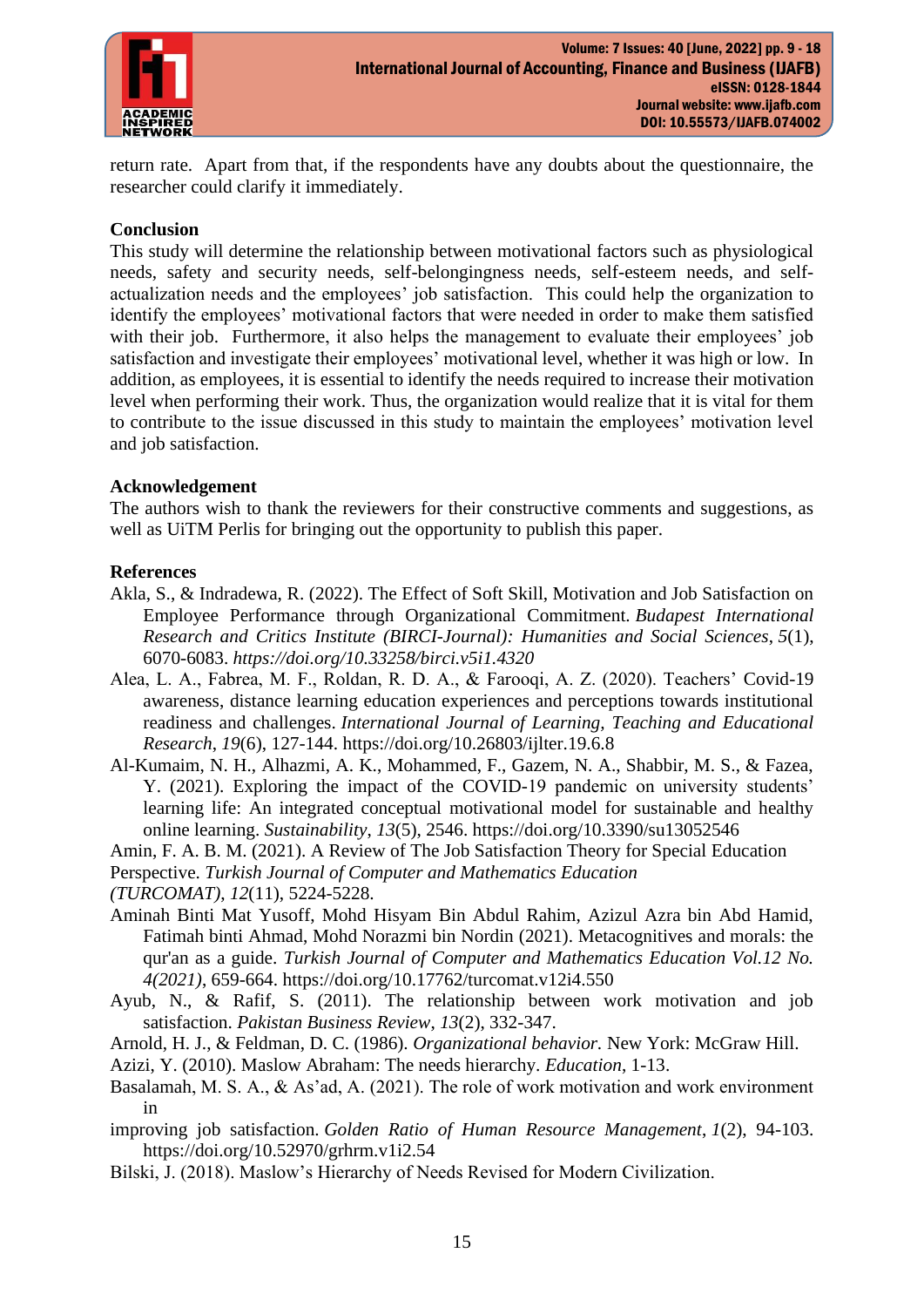

- Boeree, C. G. (1998, 2006). Personality theories: Abraham Maslow. Retrieved 17 December 2012.
- from <http://webspace.ship.edu/cgboer/maslow.html>
- Dima, I. C., Man, M., & Kot, S. (2010). Use of abraham maslow's motivation theory for setting consumers' satisfaction-non satisfaction. *2*(1).
- Een Nurhasanah, Uah Maspuroh, Nia Pujiawati, Mohd Norazmi bin Nordin. (2021). Socioeconomic
- study: middle class society portraits in drama "sayang ada orang lain" by utuy tatang
- sontani. Multicultural Education Volume 7, Issue 2, 2021 189-199. <https://doi.org/10.5281/zenodo.4630797>
- Goble, F. C. (1970). *The Third Force: The Psychology of Abraham Maslow .* New York: Grossman.
- Gouws, A. (1995). *The Relationship between Motivation and Job Satisfaction of a Group of Information Specialists.* Johannesburg: Rand Afrikaans University.
- Heylighen, F. (1992). A Cognitive-Systematic Reconstruction of Maslow's Theory of Self-Actualization. *Behavioral Science, 37(1)*, 39-58.<https://doi.org/10.1002/bs.3830370105>
- Hitka, M., Lorincová, S., Potkány, M., Balážová, Žaneta and Caha, Z., (2021). Differentiated
- approach to employee motivation in terms of finance. *Journal of Business Economics and*
- *Management*, 22(1), 118-134.<https://doi.org/10.3846/jbem.2020.13702>
- Janovac, T., Virijević Jovanović, S., Tadić, J., Tomić, G., & Ćufalić, S. (2021). The Influence of
- Employee Motivation Factors on Job Satisfaction in Mining Companies, *Polish Journal Of Management Studies*, *23*(1).<https://doi.org/10.17512/pjms.2021.23.1.14>
- Khan, N. A., Khan, A. N., Soomro, M. A., & Khan, S. K. (2020). Transformational leadership and
- civic virtue behavior: Valuing act of thriving and emotional exhaustion in the hotel industry.
- *Asia Pacific Management Review*, *25*(4), 216–225. <https://doi.org/10.1016/j.apmrv.2020.05.001>
- Lai, E. (2011). *Motivation: A Literature Review.* Pearson.
- Loan, L.T.M. 2020. The influence of organizational commitment on employees' job performance:
- The mediating role of job satisfaction. *Management Science Letters*, 10(14): 3307–3312. <http://dx.doi.org/10.5267/j.msl.2020.6.007>
- Marshall, A. L., & Wolanskyj-Spinner, A. (2020, June). COVID-19: challenges and opportunities for
- educators and generation Z learners. In *Mayo Clinic Proceedings* (Vol. 95, No. 6, pp. 1135-
- 1137). Elsevier.<https://doi.org/10.1016/j.mayocp.2020.04.015>
- Martin, D., & Joomis, K. (2007). *Building Teachers: A Constructivist Approach to Introducing Education.* Belmont CA: Wadsworth.
- Maslow, A. H. (1943). A Theory of Human Motivation. *Psychogical Review, 50*(4), 370-396. <https://psycnet.apa.org/doi/10.1037/h0054346>
- Maslow, A. H. (1970). *Motivation and Personality.* New York: Harper & Row. [https://doi.org/10.1002/1520-6807\(197010\)7:4<410::AID-PITS2310070426>3.0.CO;2-3](https://doi.org/10.1002/1520-6807(197010)7:4%3c410::AID-PITS2310070426%3e3.0.CO;2-3)
- Norazmi, N. (2020). Effect Size for Model of the Influence of Headmasters Leadership on Teacher Task Load and Teacher Job Satisfaction of Special Education Integration Program. *International Journal of Phycpsocial Rehabilitation. Vol. 24, Issue 10, 2020: 2102-2112.*  <https://doi.org/10.37200/IJPR/V24I10/PR300230>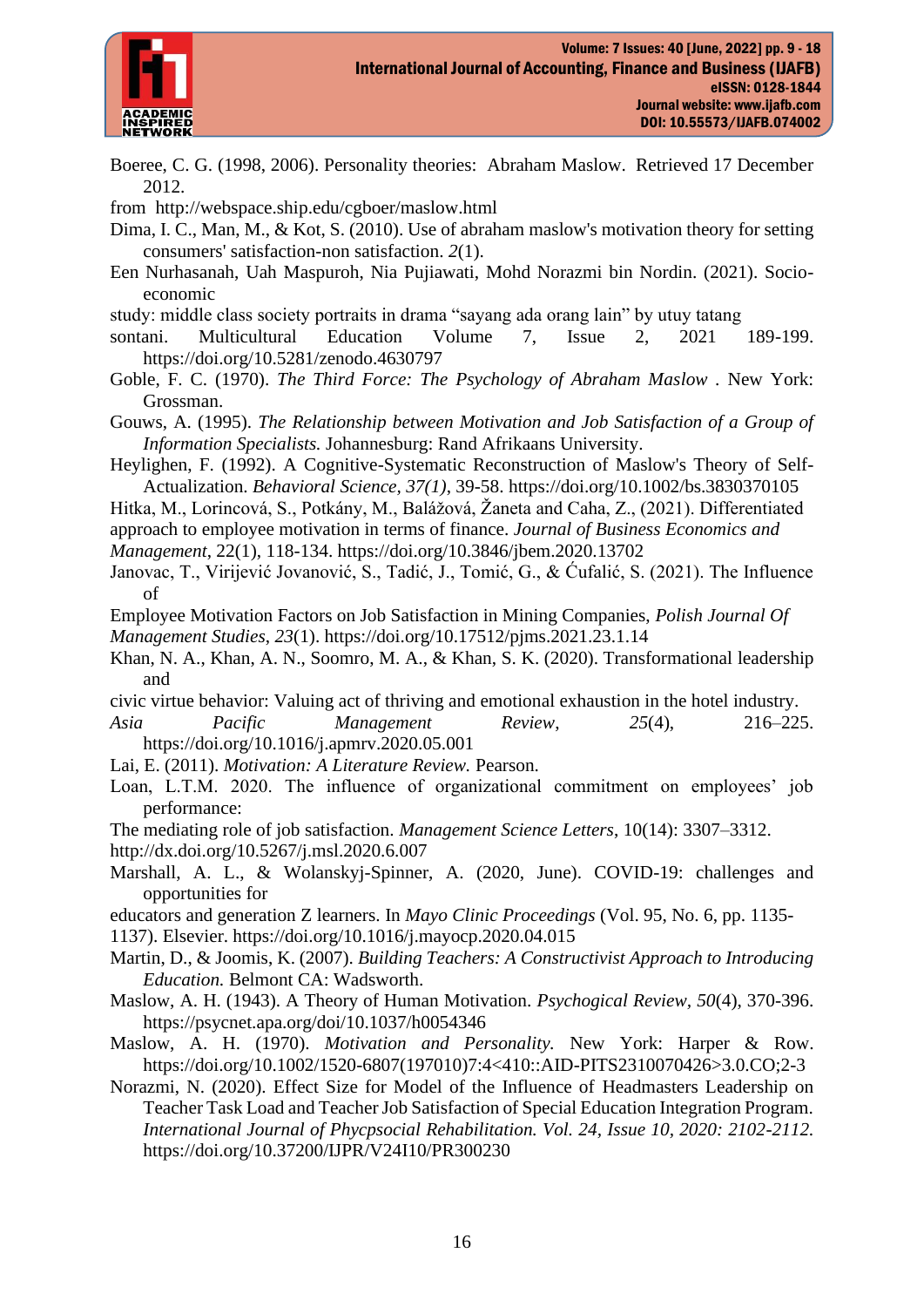

- Nurul, K. & Mosammod, M. P. (2011). Factors Affecting Employee Job Satisfaction of Pharmaceutical Sector. *Australian Journal of Business and Management Research, 1*(9), 113-123.<https://doi.org/10.52283/NSWRCA.AJBMR.20110109A13>
- Pallant, J. (2011). *SPSS Survival Manual: A Step by Step Guide to Data Analysis Using SPSS.* China: Everbest Printing Co.
- Pancasila, I., Haryono, S. and Sulistyo, B.A. (2020), "Effects of work motivation and leadership toward work satisfaction and employee performance: evidence from Indonesia", Journal of Asian Finance, Economics and Business, Vol. 7 No. 6, pp. 387-397.
- Pei, Y. L. (2007). The Correlation Between Management and Employee Motivation in SASOL Polypropylene Business. *Dissertation*, 4-199.
- Rao, D. V. M., Hunggahalli, M. P., & David, A. (2022). Refined Model of Maslow's Needs Theory in Internet Era. *Organization and Human Capital Development*, *1*(1), 1-11.
- Rehman, S. U., Shahzad, M., Farooq, M. S., & Javaid, M. U. (2020). Impact of leadership behavior of
- a project manager on his/her subordinate's job-attitudes and job outcomes. *Asia Pacific*
- *Management Review*, *25*(1), 38–47. <https://doi.org/10.1016/j.apmrv.2019.06.004>
- Roos, W. (2005). The Relationship between Employee Motivation, Job Satisfaction and Corporate Culture. *34*(1), 54-63.<https://doi.org/10.4102/sajip.v34i1.420>
- Santos-Vijande, M. L., López-Sánchez, J. Á., Pascual-Fernández, P., & Rudd, J. M. (2021). Service
- innovation management in a modern economy: Insights on the interplay between firms' innovative culture and project-level success factors. Technological Forecasting and Social Change, 165(November 2020).<https://doi.org/10.1016/j.techfore.2020.120562>
- Sarma, A., & Hoek, A. V. (2004). A Need Hierarchy for Teams. pp 1-5.
- Sempane, M. E., Rieger, H. S., & Roodt, G. (2002). Job Satisfaction in Relation to Organisational Culture. *South African Journal of Industrial Psychology, 28*(2), 23-30. <https://doi.org/10.4102/sajip.v28i2.49>
- Shoura, M. M., & Singh, A. (1999). Motivation Parameters for Engineering Managers using Maslow's Theory. *Journal of Management in Engineering, 15*(5), 44-55. [https://doi.org/10.1061/\(ASCE\)0742-597X\(1999\)15:5\(44\)](https://doi.org/10.1061/(ASCE)0742-597X(1999)15:5(44))
- Skaalvik, E. M., & Skaalvik, S. (2011). Teacher Job Satisfaction and Motivation to Leave The
- Teaching Profession: Relations With School Context, Feeling Of Belonging, And Emotional
- Exhaustion. *Teaching and Teacher Education , 27*(6), 1029-1038.
- <https://doi.org/10.1016/j.tate.2011.04.001>
- Spector, P. E. (2003). *Industrial and Organizational Psychology: Research and Practice* (3rd ed.). New York: John Wiley & Sons.
- Stefurak, T., Morgan, R., & Johnson, R. B. (2020). The Relationship of Public Service Motivation to
- Job Satisfaction and Job Performance of Emergency Medical Services Professionals. Public
- Personnel Management, 49(4), 590-616.<https://doi.org/10.1177%2F0091026020917695>
- Stoyanov, S. (017). A theory of human motivation. *A Theory of Human Motivation*, (13): 1–87. <https://doi.org/10.4324/9781912282517>
- Suartina, I. W., & Sadiartha, A. A. N. G. (2019). The Effect Of Work Motivation On The Employee
- Performance With Organizational Commitments As Moderation Variables At Pt. Asuransi Jiwasraya, Denpasar. *Journal of Life Economics*, *6*(3), 249-264. <https://doi.org/10.15637/jlecon.6.015>